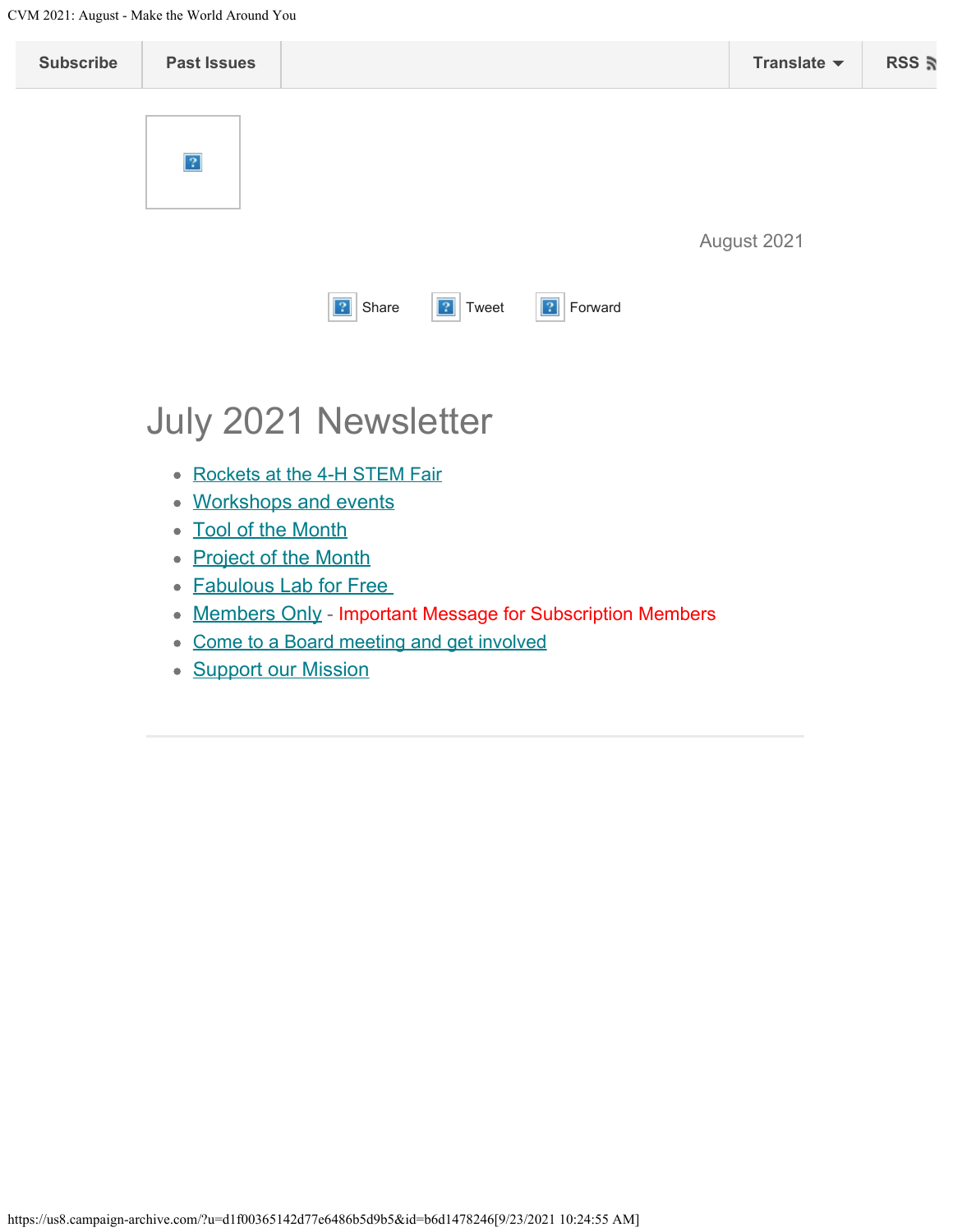Last weekend, we had a lot of fun making making a lot of paper rockets at the FFA 4-H STEM Fair. A delegation of makers set up a station at the fair for kids to fold paper rockets and launch them as high as 200 feet. The rockets were made with help of laser cut paper and 3d printed assembly jigs. The kids were encouraged to make improvements to their rockets to get the best flights possible, and several design changes were explored. Groups of up to three were able to launch at one time. Thanks to Aaron Howard for making launchers, Nate Hoffman, Mike Hoffman, and Todd Prusha for volunteering at the build and launch sites.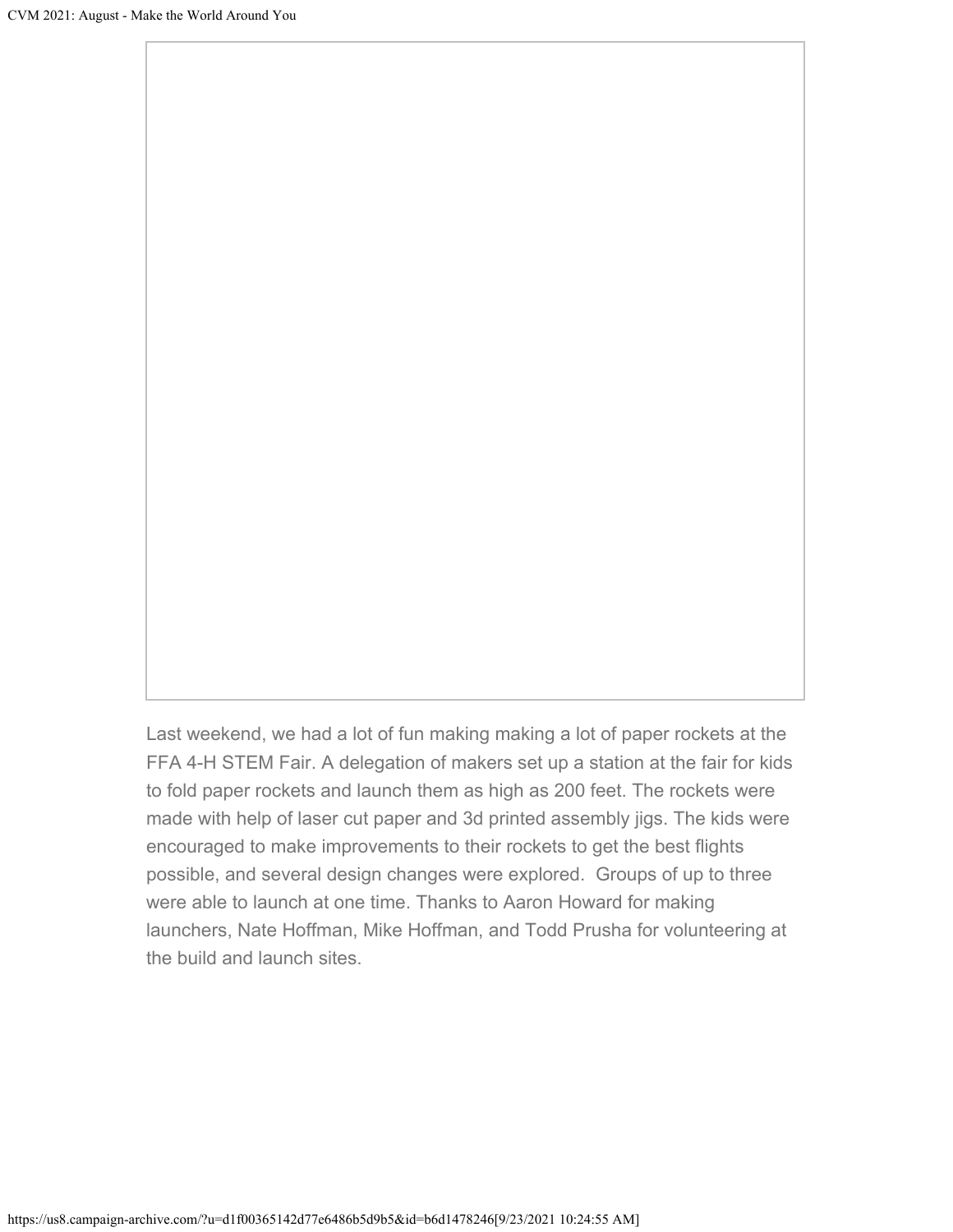

### *Work Shops and Events:*

#### **[Check the Events Page](https://www.cedarvalleymakers.org/events)**

Come to our recurring series on Tuesdays and Thursdays 7 - 9. We will support digital,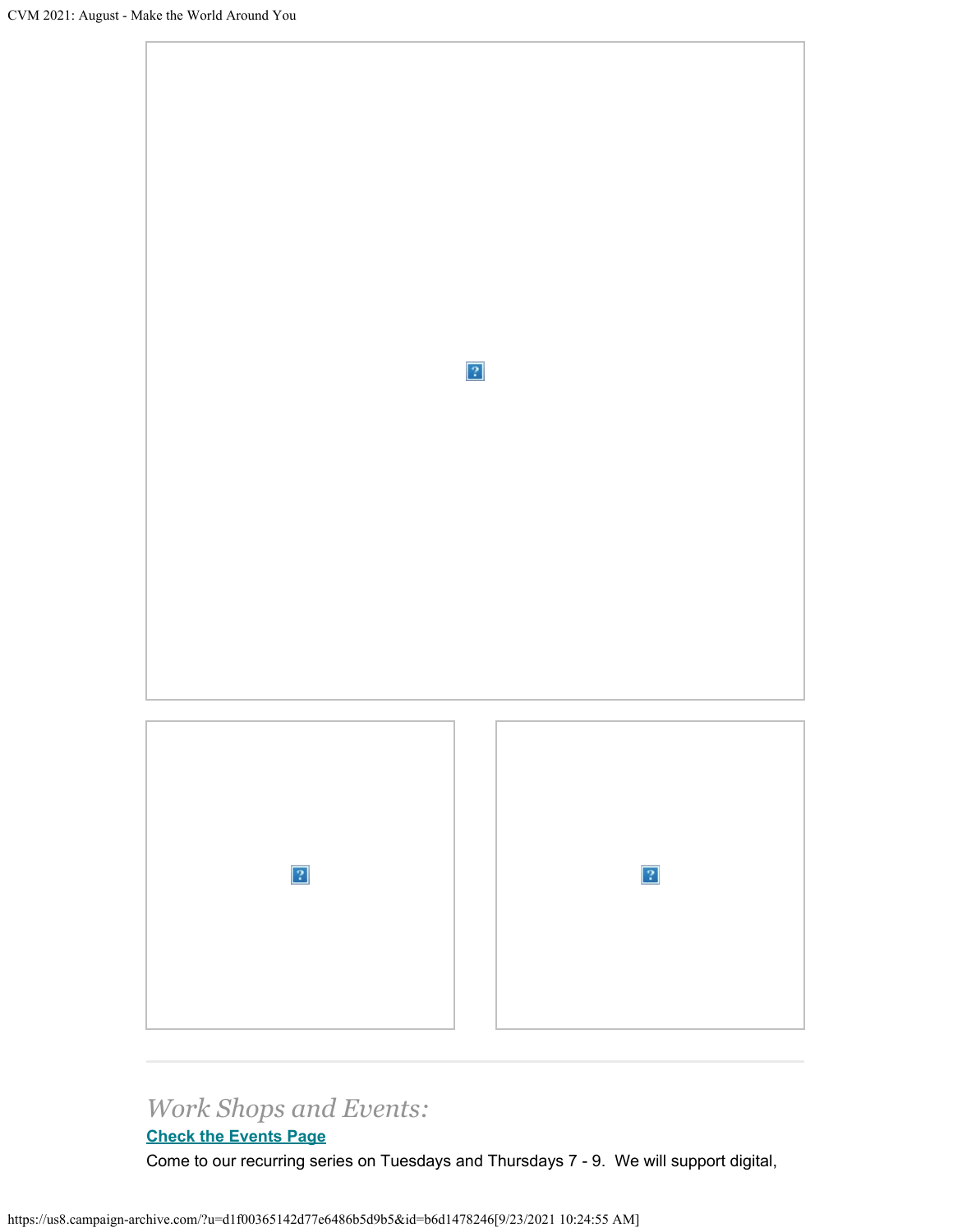microcontrollers, and maker processes, such as 3d printing, laser cutting, and CNC. Otherwise, subscription members know there is always a second in the shop during scheduled events.

#### Robot Design Workshop



There are a few spots left in both the morning and afternoon sessions of the robotics design workshop. Dates: August 9th-13th, Sessions (10:00 - 12:00 **or** 1:00 - 3:00)

Workshop Description(Ages 12 - 16):

Build your design and electronics skills by making your own CupBot. Using the design process, you'll build and enhance your very own robot, all while using resources available in the Cedar Valley Makerspace. [Register on our events](https://www.cedarvalleymakers.org/events) [page](https://www.cedarvalleymakers.org/events)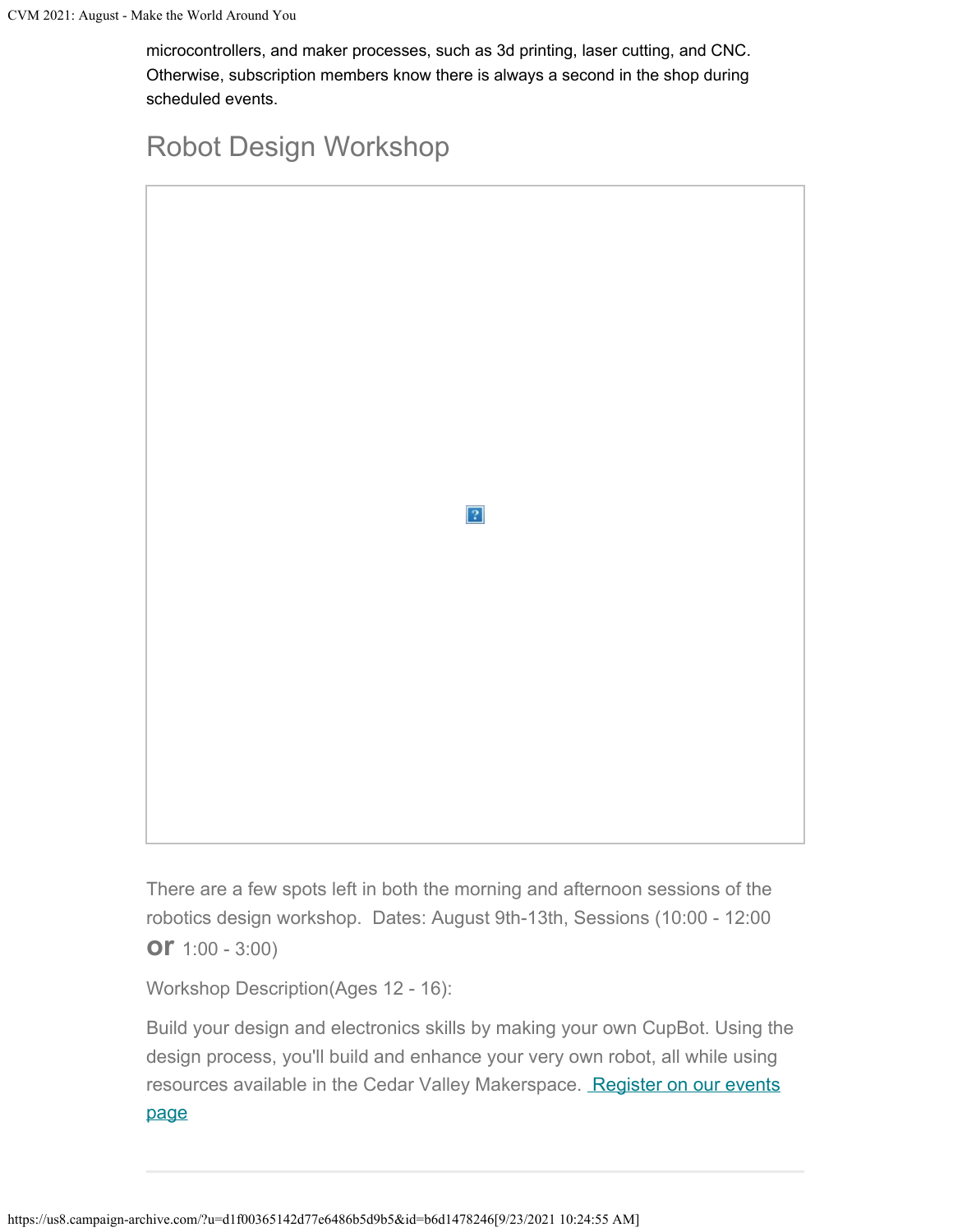# **Tool of the Month**

The best sewing machine ever made?



We have a refurbished Singer 201-2 with the potted motor in the maker space. Used in the Rolls Royce factory to sew the leather upholstery, it is still considered one of the best sewing machines ever made? Come use it on a project and see for yourself.

[Here is a video that will be added to our member resource page.](https://www.youtube.com/watch?v=Ck3zzFmhHqA)

If you think grandma has one. [Here is how you know.](http://vssmb.blogspot.com/2011/07/visual-guide-to-identifying-singers_30.html)

## **Project of the Month**

Display Peg Boards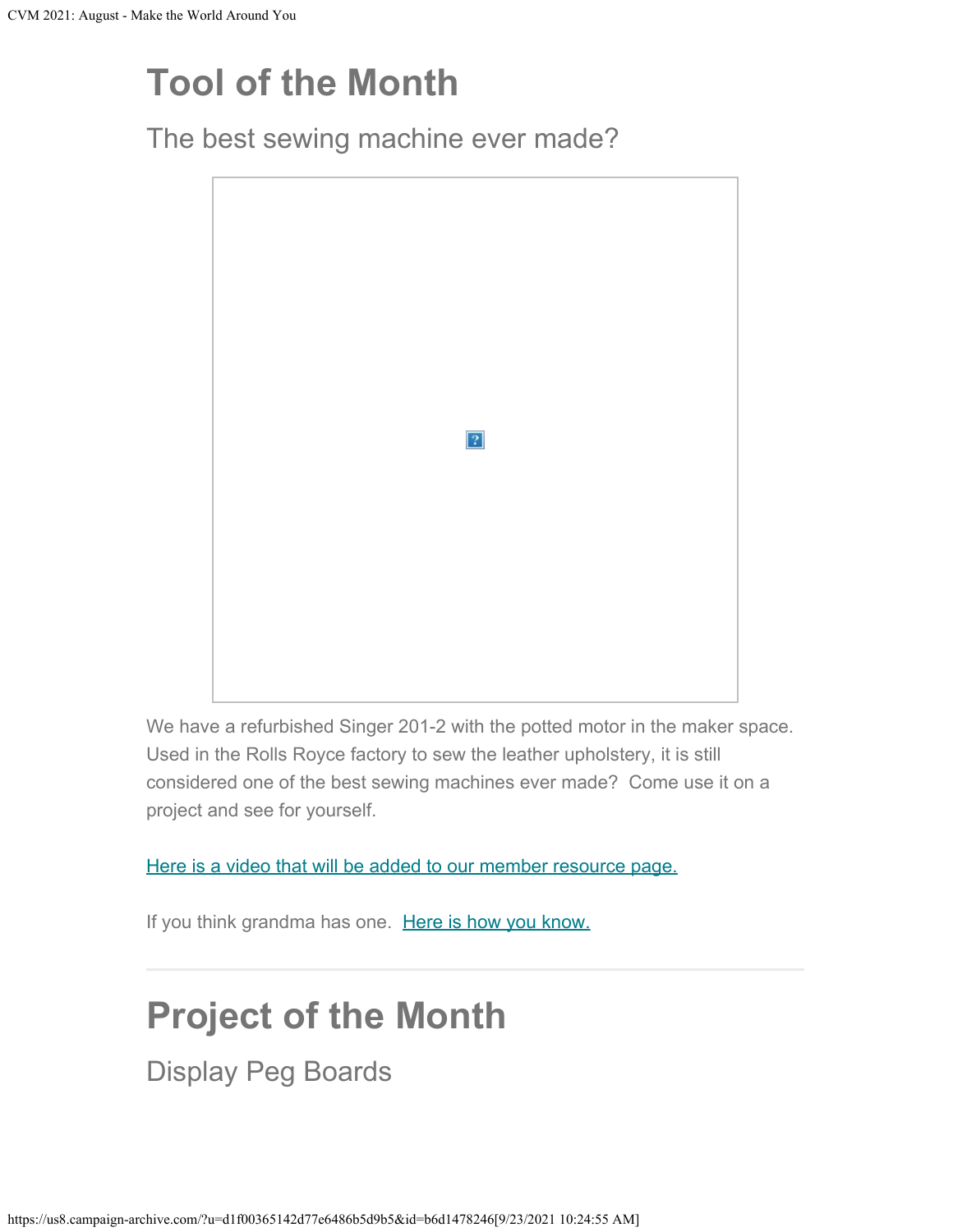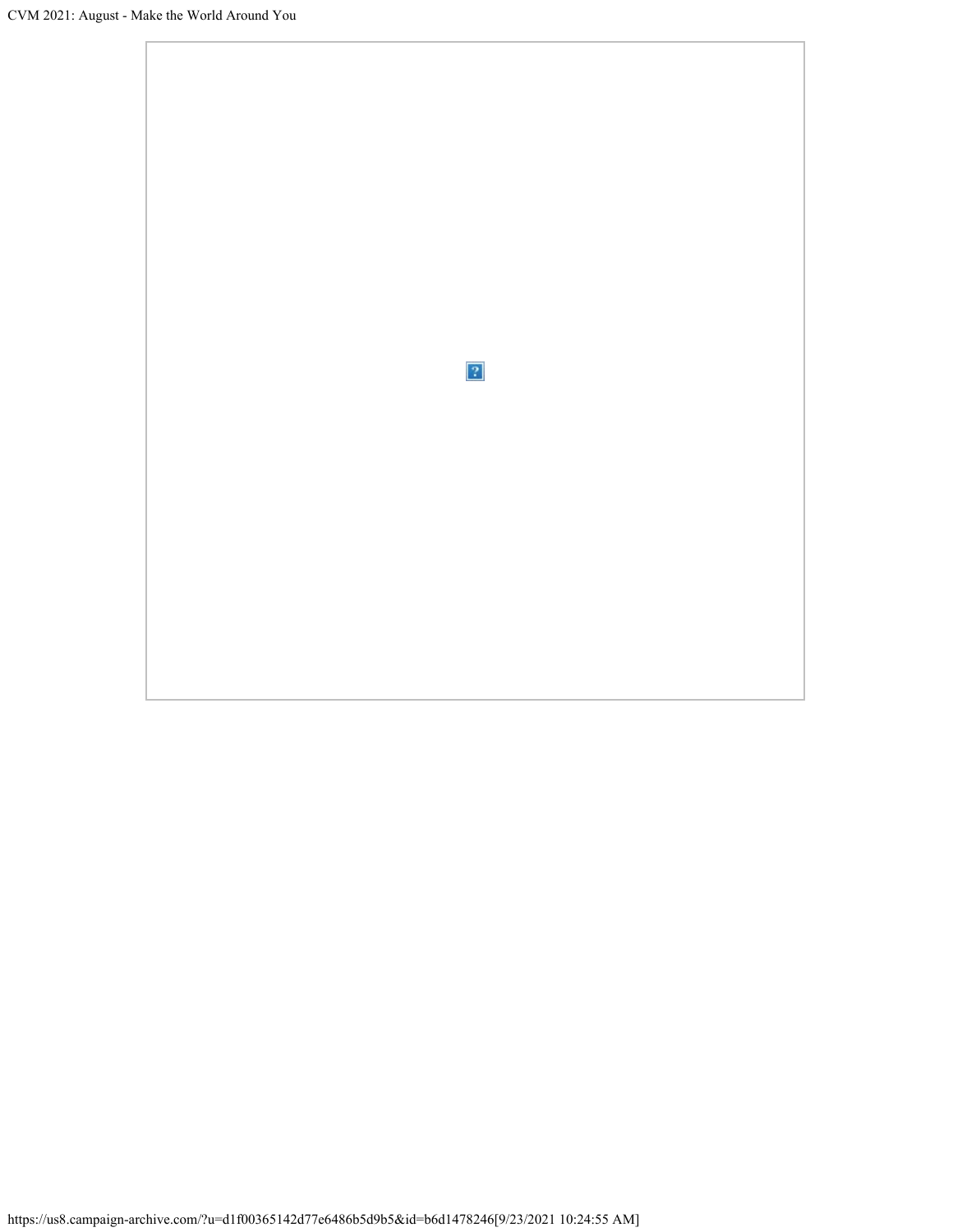Members Annie and Brandon Alvarado built giant display pegboards out of sheets of 6'x16" plywood.

"We measured out a grid of holes, evenly spaced from the edges and 5" apart from each other. After using a 1" bit on the drill press to drill all the holes, we attached the panels in sets of two, resulting in 6'x32" panels. The panels were attached in the back with pieces 2"x1"x30" wood, which did double duty of holding the panels together and giving them a little space from the wall we hung them on, which lets the pegs be inserted securely. We also sanded the boards after drilling and applied a danish oil to give them a little bit of finish. For the big pegs, we bought 1" round, 48" long dowels. These were cut down into 9.5" segments and sanded some to make one end a little bit tapered so they would fit in the holes. The shelves are 10" pine boards, cut down to various dimensions to match the spacing between the holes/pegs. This display is super customizable and was pretty easy to build!" - Annie Alvarado

You can see these shelves in action at Pretty Good Co.! Pretty Good Co. is a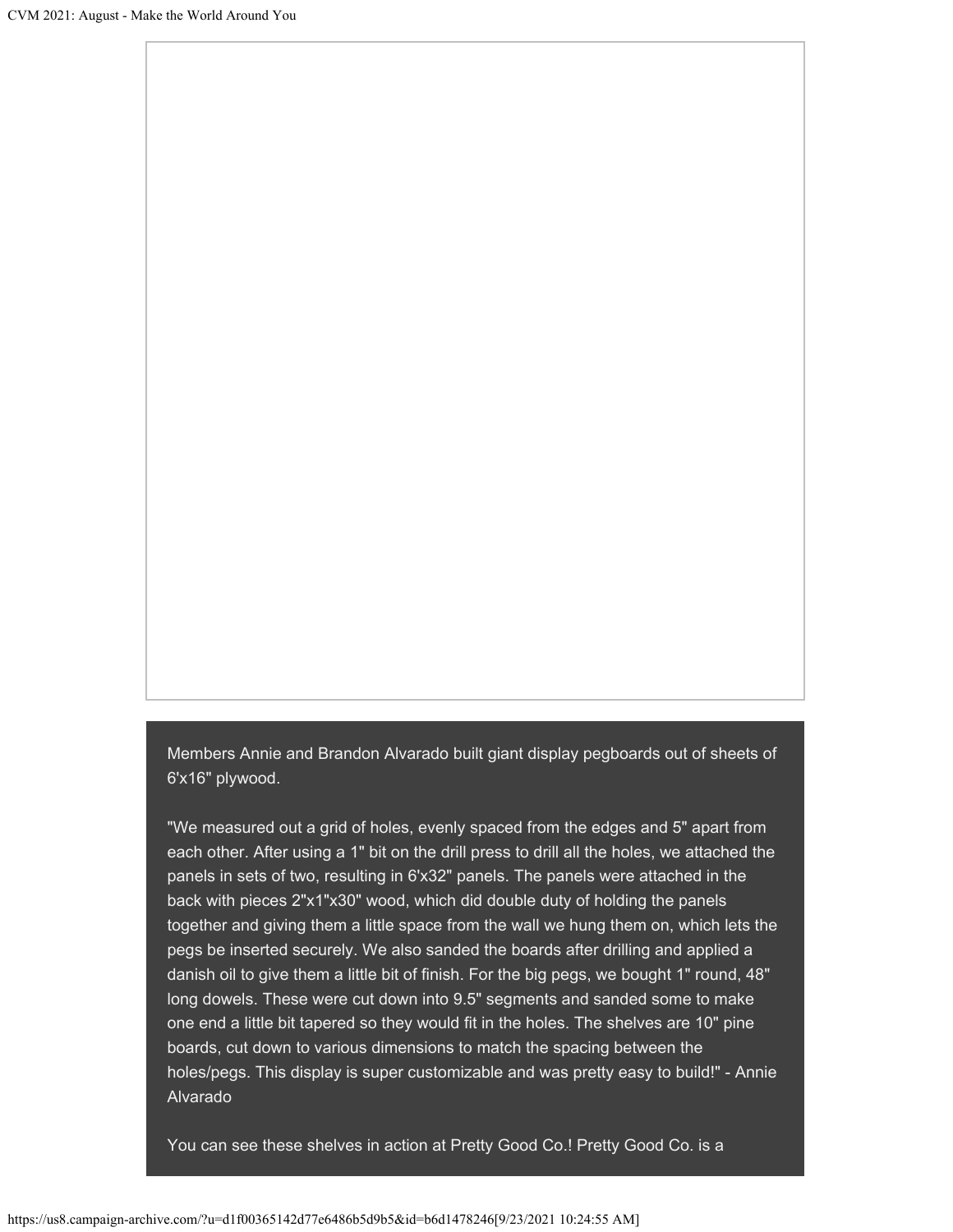letterpress print shop plus a stationery & gift store in downtown Waterloo. They sell greeting cards, notebooks, art prints, and all sorts of goodies as well as doing custom printing for your personal or business needs. Find them at 310 West 4th St. in Waterloo or online at [www.theprettygood.co](http://www.theprettygood.co/)

### Fabulous Lab For Free

<span id="page-7-0"></span>

If you or your community or interest group would like to schedule an event or meet in our Fab Lab, please inquire at

#### [info@cedarvalleymakers.org](mailto:info@cedarvalleymakers.org?subject=Can%20my%20group%20meet%20at%20the%20makerspace%3F).

Robotics Cubs, Rocket Clubs, Scouts and FFA, are just a few of the groups that have scheduled meetings at CVM.

FLL, FTC, and FRC Practice Space is available for the 2021/22 Seasons

The space has been re-organized with all of the digital software and tools to make your groups next S.T.E.A.M project top notch. Donations and community support make the space available no charge.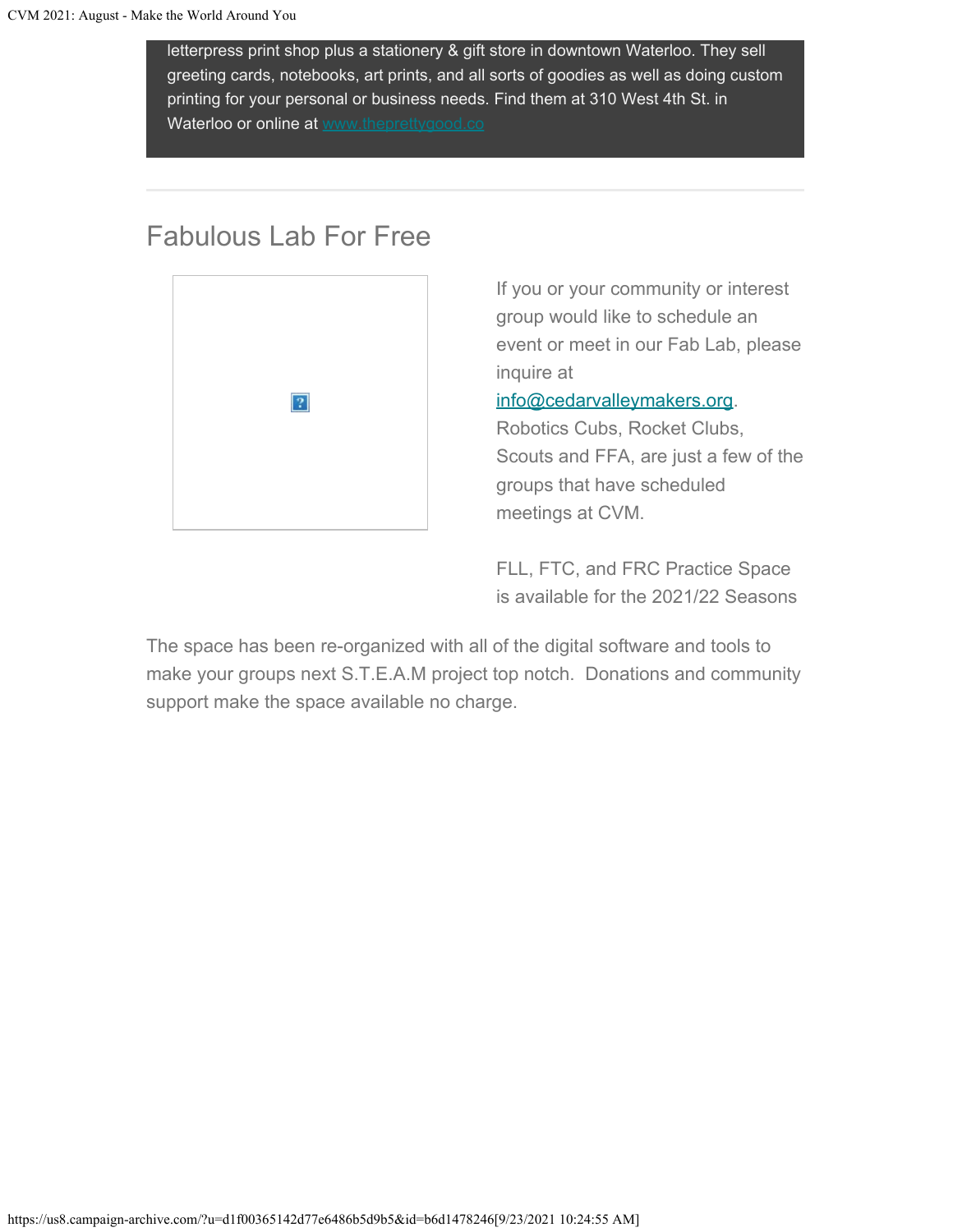

## *Important!! Please read! ALL!!*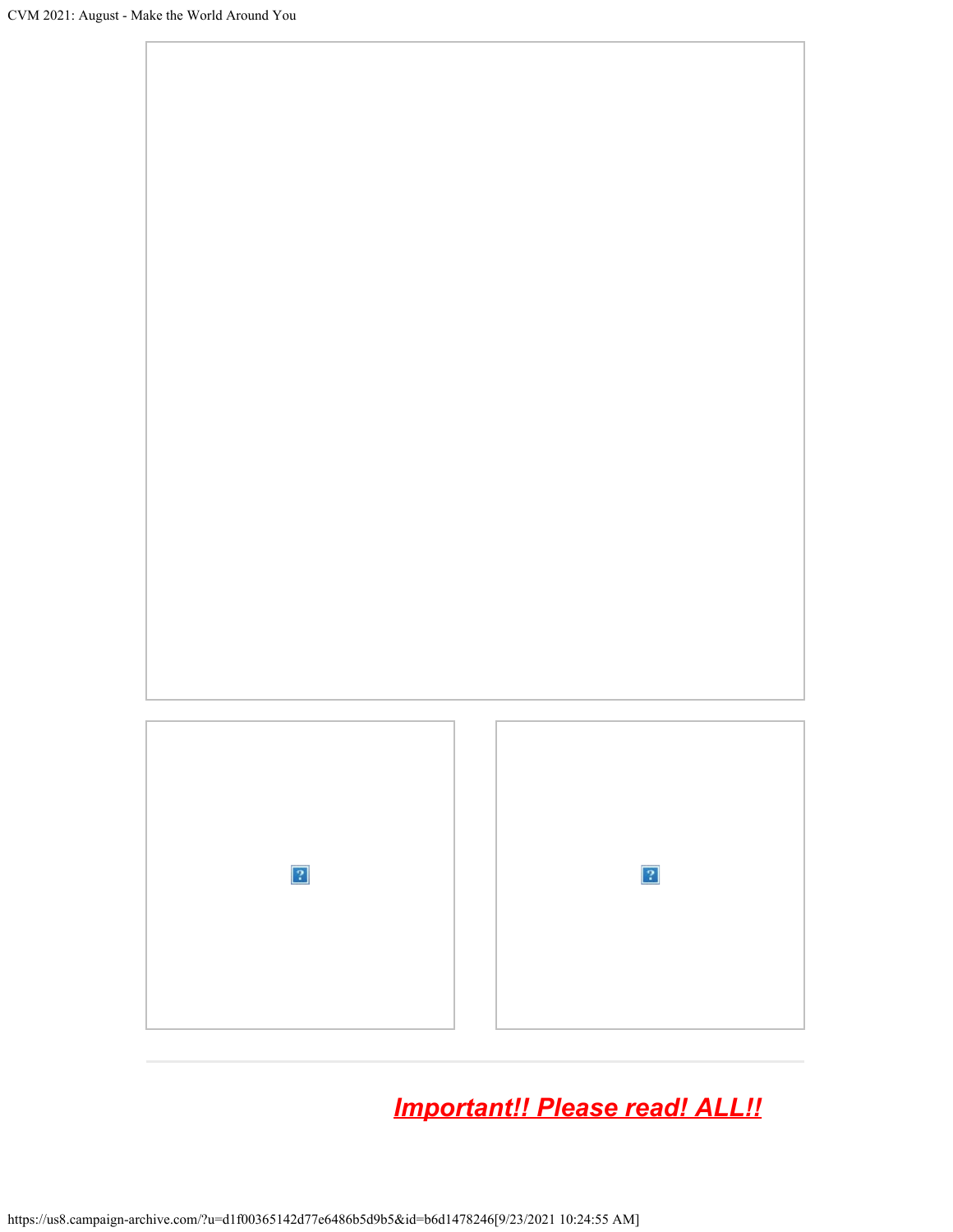

**We are around 85 members, but there is relatively light traffic through the shop on most days. Please spread the word, allowing us to grow, purchase new tools, and pursue our mission. We have cards, and flyers available to share. If you would like to volunteer, we could use your help.**

<span id="page-9-0"></span>**Fully vaccinated** *are no longer required to wear masks at the Cedar Valley Makers in accordance with the CDC and local ordinance. COVID cases are on the rise across the country, so this is subject to change. In the mean time, we recommend bringing a mask for times when you cannot socially distance in the space, and especially around youth that cannot yet be vaccinated.*

**Cleaning Up Better then You Found It -** Please remember that CVM is run by a passionate group of volunteers, who have no desire to be a cleaning service. If each member does less than their part, the mess piles up quick, volunteers get mad, and the very existence of the makerspace can be questioned. DO YOUR PART!!

**Second person in the shop is not a suggestion!! -** Clearly stated in the member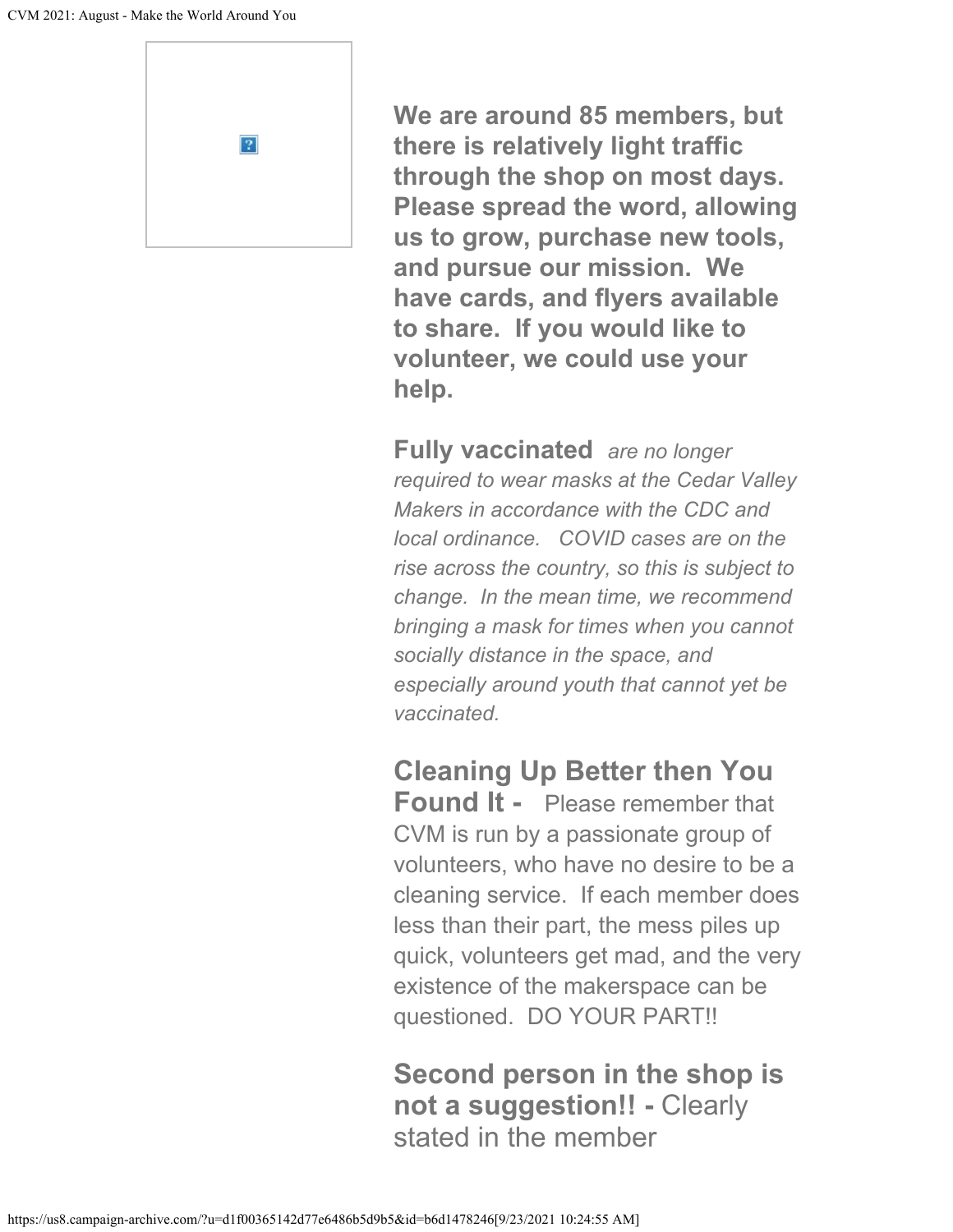agreement, level 2 and level 3 tools require a second person in the shop. This is an insurance requirement and is absolutely mandatory. Ways that CVM facilitates:

- Qualified second person includes a member or guest capable of dialing 911. We have WIFI available in the shop. Gusts assisting members in the shop must have a release on file and the sponsoring member is responsible for their guests safety.
- CVM Slack Channel We have a slack channel where members can communicate and organize meet-ups at the space. If you have lost your invite, email

info@cedarvalleymakers.org to request another invite to join us on slack.

- Proximity App that allows you to schedule time in the shop, and on tools, which also allows members to see if a second will be available
- Tuesday, and Thursday 7-9 Support hours. [Check events](https://members.cedarvalleymakers.org/events) to make sure there is a volunteer scheduled for the evening.
- Saturday 10:00 2:00 attendant in the shop. This one is a target, but depends on volunteers, and also member interest, so check the schedule. If you would like to volunteer to be an attendant for a set schedule, you will be invited to the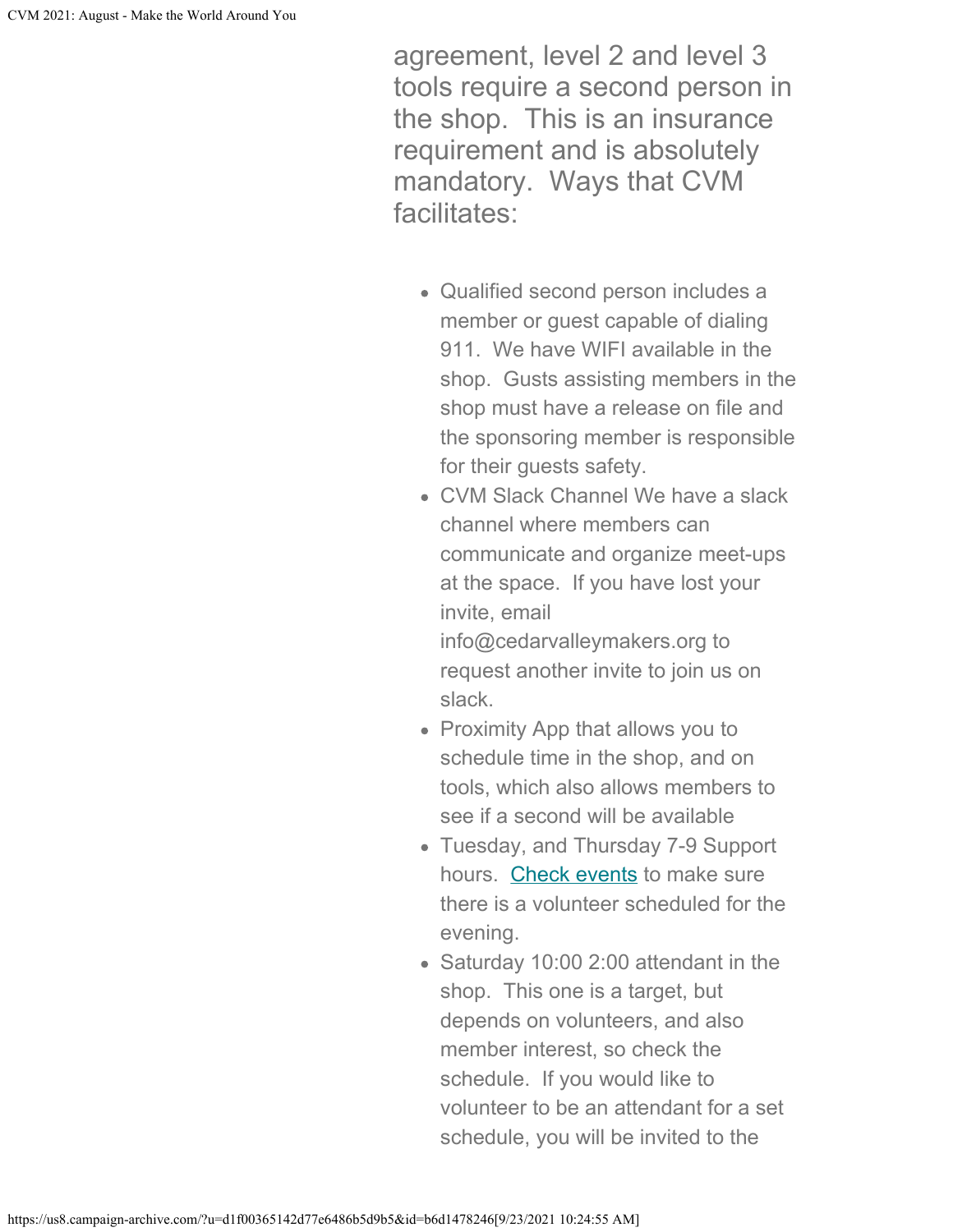**volunteer appreciation day.**

Lots of great Level One tools, which can be used when you are alone in the shop. **PRO MAKER TIP:** Have several level one projects/tasks that can be completed when you don't have a second.

**Level 3 tools require an orientation before use. The intent is not to make you an expert, but to ensure that you know the bare minimum necessary to minimize the risk of personal injury, and damage to the equipment. If you do not use the equipment often, consider a refresher orientation. There is no charge, but donations to CVM are appreciated. To schedule, email info@cedarvalleymakers.org.**

Failure to follow makerspace rules can result in termination of your membership in accordance with the membership agreement.

[Proximity App](https://www.proximity.space/apps/) The proximity app can be downloaded to your smart device, and allows scheduling time in the space and access using digital keys. Links to the app and more detailed instruction on entering a pin are in the access control [procedure that is](https://docs.google.com/document/d/18HC5n-TzWr5ynP8j1MGWK7xHu_oUE61Rvd1nA5EH2KA/edit?usp=sharing) [linked](https://docs.google.com/document/d/18HC5n-TzWr5ynP8j1MGWK7xHu_oUE61Rvd1nA5EH2KA/edit?usp=sharing). Doors can be unlocked for community groups and events for scheduled dates and times. To schedule, contact: [info@cedarvalleymakers.org](mailto:info@cedarvalleymakers.org?subject=Space%20access%20for%20event%20or%20group)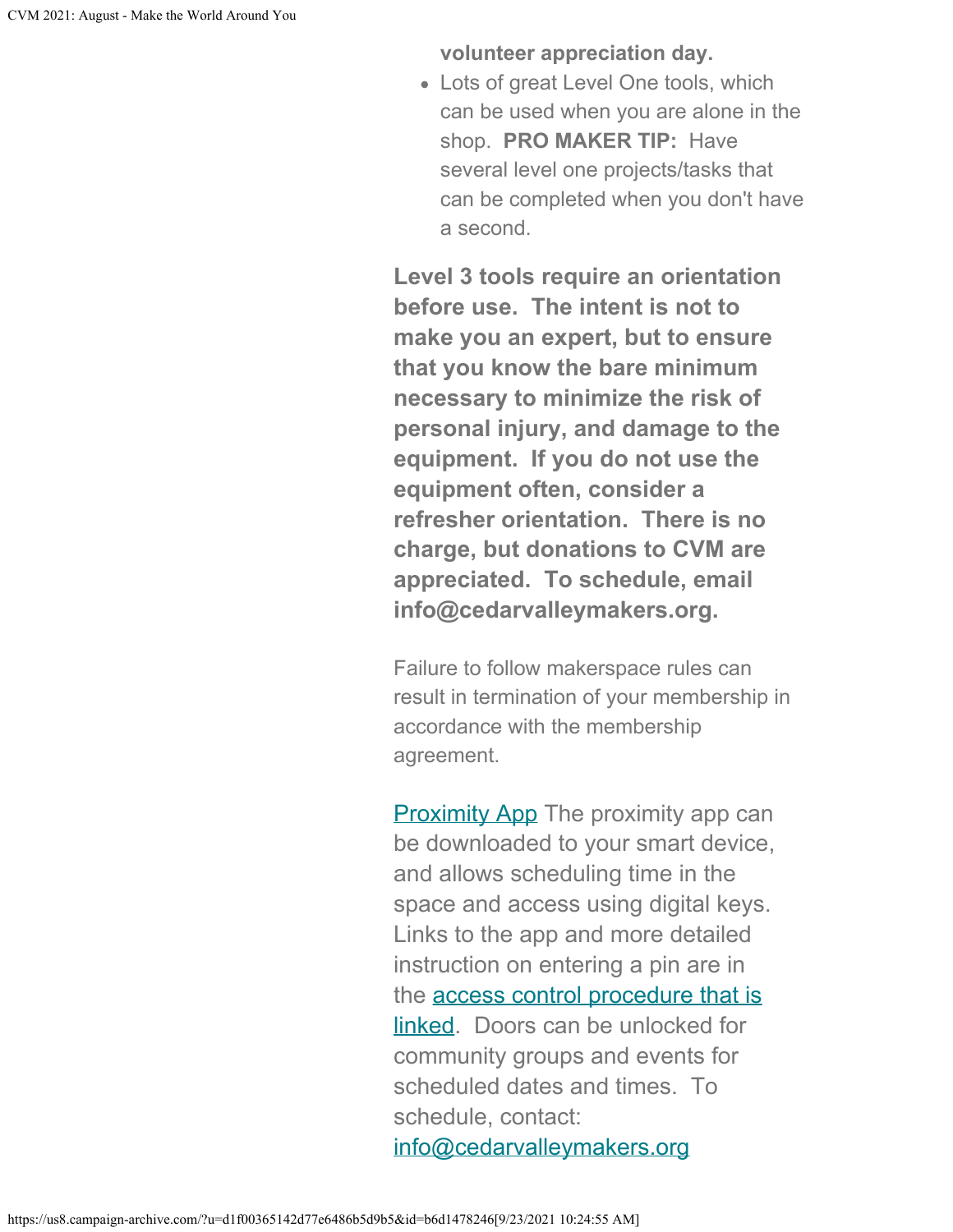**Member Resources** - We have been updating the [member resource page on](https://www.cedarvalleymakers.org/resource-center) [the website weekly](https://www.cedarvalleymakers.org/resource-center) with quides, tutorials, and manuals. We also have a dedicated group of volunteers that are all too happy to give advice. If you are ready to start a project and would like some assistance, please do not hesitate to

ask. [info@cedarvalleymakers.org](mailto:info@cedarvalleymakers.org)

### **Support Cedar Valley Makers**

It is amazing what a bunch of dedicated volunteers can do, but we only scratch the surface of CVM's potential. With your support we can do much more:

- Become a paying maker space member with a recurring monthly membership of \$40.00 and get full access to the shop and tools 24/7.
- Sign up for a community membership and volunteer to mentor, or help with workshops and events.
- If you have less time then money, consider becoming a friend of CVM with a tax deductible donation**.** Our goal is to have 150 friends willing to give us a small recurring donation. If that is you, support us through the [Community](https://www.cfneia.org/giving/give-today?fund=609)

<span id="page-12-0"></span>Everyone is welcome to get involved. e-mail info@cedarvalleymakers and come to our next board meeting August 4, 2021 6:30 - 8:30

#### **[The](https://www.cedarvalleymakers.org/Board-of-Directors/)** [Board](https://www.cedarvalleymakers.org/Board-of-Directors/) **[of Directors](https://www.cedarvalleymakers.org/Board-of-Directors/)**

**Our Mission:** To promote collaborative learning, creative design, and manufacturing for people of all ages and skill levels. We provide education by giving access to tools, machines and training inside our makerspace and by promoting and planning educational events that can forward scientific thinking, learning and entrepreneurial spirit for all